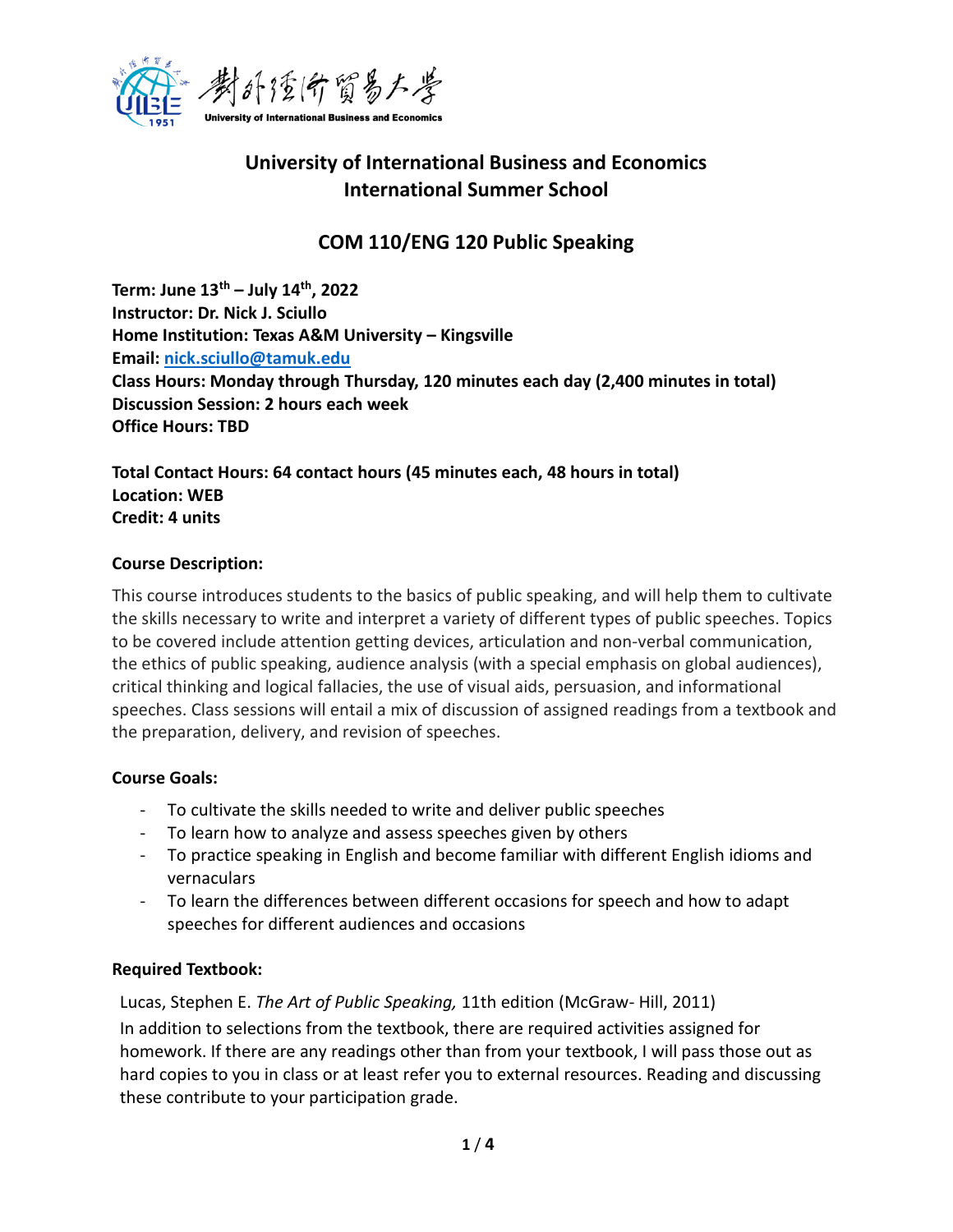

**Grading Policy:**

| "How-to" Speech           | 10% |
|---------------------------|-----|
| Speech to Praise          | 15% |
| <b>Informative Speech</b> | 20% |
| Persuasive Speech         | 25% |
| In class assignments      | 15% |
| Final Exam                | 15% |

## **Grading Scale:**

Assignments and examinations will be graded according to the following grade scale:

|    | 90-100 |    | 72-74    |
|----|--------|----|----------|
| А- | 85-89  |    | 68-71    |
| B+ | 82-84  | л. | 64-67    |
|    | 78-81  |    | 60-63    |
| В- | 75-77  |    | below 60 |

## **Course Schedule:**

#### **WEEK 1**

## **Monday**

Overview of the course

Informal speeches of introduction

Assign Speech 1: "How-to" Speech, 3-4 minutes Discuss criteria for topic selection

## **Tuesday**

In class activity: delivering one-minute speech

Topic selection and narrowing Read: Lucas, The Introduction

## **Wednesday**

Introductions to speech 1 due Workshop: introductions

In class activity: delivering one-minute speech Discuss: Topics, thesis, organization

## **Thursday**

Main points to speech 1 due Workshop: main points Read: Lucas, Main Points In class activity: practicing delivery of speech 1

## **WEEK 2**

## **Monday**

"How-to" Speeches Due (3-4 min) Speech Outlines Due

Review of speech evaluations, understanding criteria for evaluation Assign Speech 2:

Commemorative Speech (to praise), 3-4 minutes

## **Tuesday**

Student feedback and evaluation of speeches Introductions to speech 2 due Workshop: introductions

Read: Lucas, Commemorative Speeches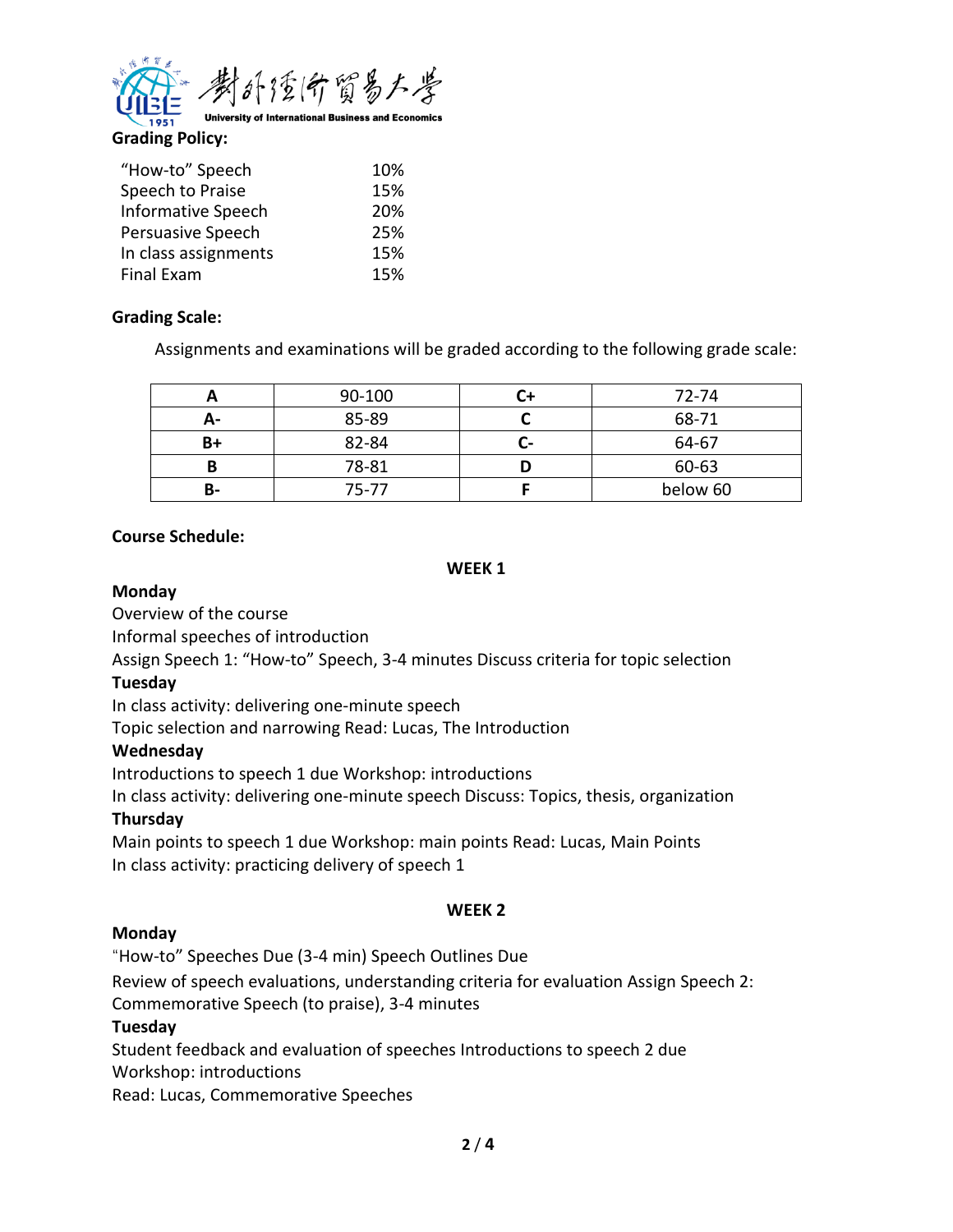

# In class activity: delivering one minute speech

## **Wednesday**

Main points to speech 2 due Workshop: main points Read: Lucas, Supporting your ideas Read: Lucas, Building Credibility Discuss: Audience adaptation

# **Thursday**

Draft of complete speech 2 due Workshop: drafts of speech 2 In class activity: practicing delivery of speech 2 (and timing) Read: Lucas, Using Language Read: Lucas, Using Language Effectively

## **WEEK 3**

## **Monday**

Speeches to Praise Due (3-4 min) Speech Outlines Due

## **Tuesday**

Student feedback and evaluation of speeches

Assign Speech 3: Informative Speech, 4-5 minutes Read: Lucas, Types of Informative Speeches Read: Lucas, Guidelines for Informative Speaking

## **Wednesday**

Introductions to Speech 3 due Workshop: introductions

Read: Lucas, Citing Sources Orally Read: Lucas, Connectives Discuss: transitions

## **Thursday**

First main point of speech 3 due Workshop: first main points Read: Lucas, Delivery In-class activity: delivering one-minute speech

## **WEEK 4**

# **Monday**

Completed draft of speech 3 due Workshop transitions and conclusions In class activity: practicing delivery of speech 3, timing Read: Lucas, Outlining the speech

# **Tuesday**

Speeches to Inform Due (4-5 min) Speech Outlines Due

# **Wednesday**

Student feedback and evaluation of speeches Assign speech 4: Persuasive Speech, 5-6 minutes Discuss topic selection, organization

Read: Lucas, The Importance of Persuasion Read: Lucas, Persuasive Speeches

Read: Lucas, Using Evidence

# **Thursday**

Introductions to speech 4 due Workshop: Introductions Thesis and organization In class activity: delivering one-minute speech

## **WEEK 5**

# **Monday**

Completed drafts of speech 4 due Workshop: drafts